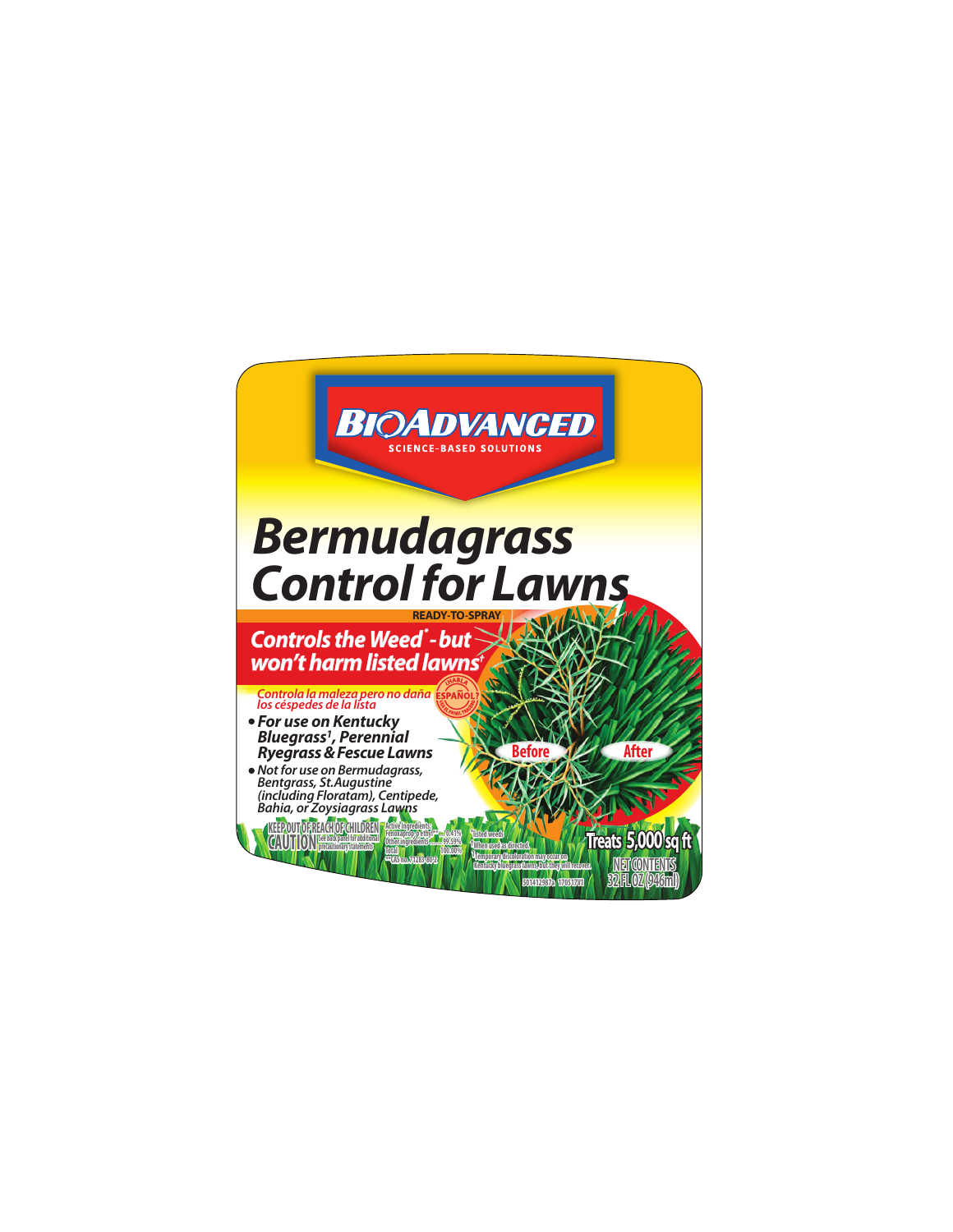# DECLARACIONES DE PRECAUCIÓN PRIMEROS AUXILIOS + **EN CASO DE INGESTIÓN**

**•** Llamar inmediatamente a un médico o a un centro de control de envenenamiento para

consultas sobre el tratamiento. **•** Hacer que la persona beba tragos de agua, si puede tragar. **•** No inducir el vómito a menos que lo indique un centro de control de envenenamiento o el médico. **•** No administrar nada por boca a una persona inconsciente.

#### **EN CASO DE CONTACTO CON LOS OJOS**

**•** Mantener los ojos abiertos y enjuagar en forma lenta y suave con agua durante 15 a 20 minutos. **•** Retirar los lentes de contacto, si los hubiera, después de los primeros 5 minutos, y luego continuar enjuagando. **•** Llamar a un médico o a un centro de control de envenenamiento para más información sobre el tratamiento.

#### **EN CASO DE CONTACTO CON LA PIEL**

**•** Quitar la ropa contaminada. **•** Enjuagar la piel de inmediato con abundante agua durante 15 a 20 minutos. **•** Llamar a un médico o a un centro de control de envenenamiento para consultas sobre el tratamiento.

 **Para emergencias MÉDICAS llamar las 24 horas del día al 1-877-229-3763. Tenga el contenedor o la etiqueta del producto a mano al llamar a un centro de control de envenenamiento o al médico o si asiste a un centro para el tratamiento. NOTA:** En caso de solicitar tratamiento en una sala de emergencias o en el consultorio de un médico, llevar la etiqueta<br>del producto para mostrarla al personal médico. Ingrediente activo: 0.41% fenoxaprop-p-etil<br>[CAS Nº 71283-80-2]. **NOT** aspirativa. Contiene destilados de petróleo.

# RIESGOS AMBIENTALES

**•** Este producto es tóxico para los peces y los invertebrados acuáticos. No aplicar directamente en lagunas, estanques, arroyos o ríos. **•** No aplicar cuando las condiciones climáticas favorezcan que el producto corra por drenajes de tormenta o aguas pluviales. **•** La dispersión o corriente puede ser peligroso para invertebrados acuáticos o puede afectar a plantas no deseadas. **•** Para proteger al medio ambiente, no permitir que el pesticida ingrese o corra por los drenajes de tormenta, drenaje de aguas pluviales, canaletas o aguas superficiales. Aplicar este producto en clima calmo cuando no haya pronóstico de lluvia en las próximas 24 horas para asegurar que el viento o la lluvia no soplen o laven el pesticida fuera del área de tratamiento. Enjuagar el equipo usado para la aplicación en el área tratada ayudará a evitar que el producto ingrese en cuerpos de agua o sistemas de drenaje.

**Garantía de devolución de dinero:** Si usted no está satisfecho con este producto, gustosamente le reembolsaremos el monto original del precio de compra. **NOTA :** Investigaciones y pruebas han determinado que las "Indicaciones de uso" son las adecuadas para el uso<br>apropiado de este producto bajo las condiciones previstas. En la medida que sea acorde con la ley pertinente, e

**BIOADVANCED** *Control for Lawns Precautions* **READY-TO-SPRAY**  *This product kills crabgrass and other listed grass weeds – to the root. And it will not harm your lawn when used as directed. The formula is ideal if you have Bermudagrass invading your lawn or if you missed your pre-emergent crabgrass control application. The convenient sprayer connects to a garden hose and automatically dispenses the crabgrass killer. One bottle treats 5,000 square feet. Controlling Bermudgrass and other listed weeds in your lawn has never been easier!***READ THE LABEL FIRST! CAREER Indicaciones en español después de las de inglés** QUICK FACTS **• Controls Bermudagrass in Lawns • Even Kills Large Crabgrass • One Quart Covers 5,000 Sq. Ft. • Rainproof in one hour** Bermudagrass, Crabgrass, Foxtail, Sandbur, Japanese Stiltgrass **KILLS** & other listed grass weeds ON LAWNS without harming lawn grass*† †*When used as directed. DO NOT use on St. Augustine including Floratam, Bermudagrass, Bentgrass, Zoysiagrass, Centipede **WHERE** or Bahia lawns. **TO USE** Around most established ORNAMENTAL trees, shrubs, perennials & annuals. (DO NOT use around: barharbor juniper, philodendron, pittosporum, podacarpus, salvia)

*Bermudagrass*

*OPEN Resealable Label for Directions &*

This bottle treats an average size lawn (5,000 sq ft) **COVERAGE** Just hook bottle to hose and you are ready Questions or Comments? 75 Call toll-free 1-877-229-3724  **FOR OUTDOOR RESIDENTIAL USE ONLY** 501413806a 170517V1 170517V **ACTIVE INGREDIENT:** Fenoxaprop-p-ethyl\*\* ............................................................... 0.41% **OTHER INGREDIENTS** ............................................................ 99.59% 601413806a **TOTAL** 100.00%<br>\*\*CAS No. 71283-80-2<br>0.035 Ibai/gal fenoxaprop-p-ethyl based on 8.43 Ibs/gal **EPA Reg. No. 92564-32**<br>EPA Est. No. indicated by 3rd and 4th digits of the batch number on this package.<br>(75) = 05905-AR-1 (39) = 58996-MO-1 (57) = 071106-GA-003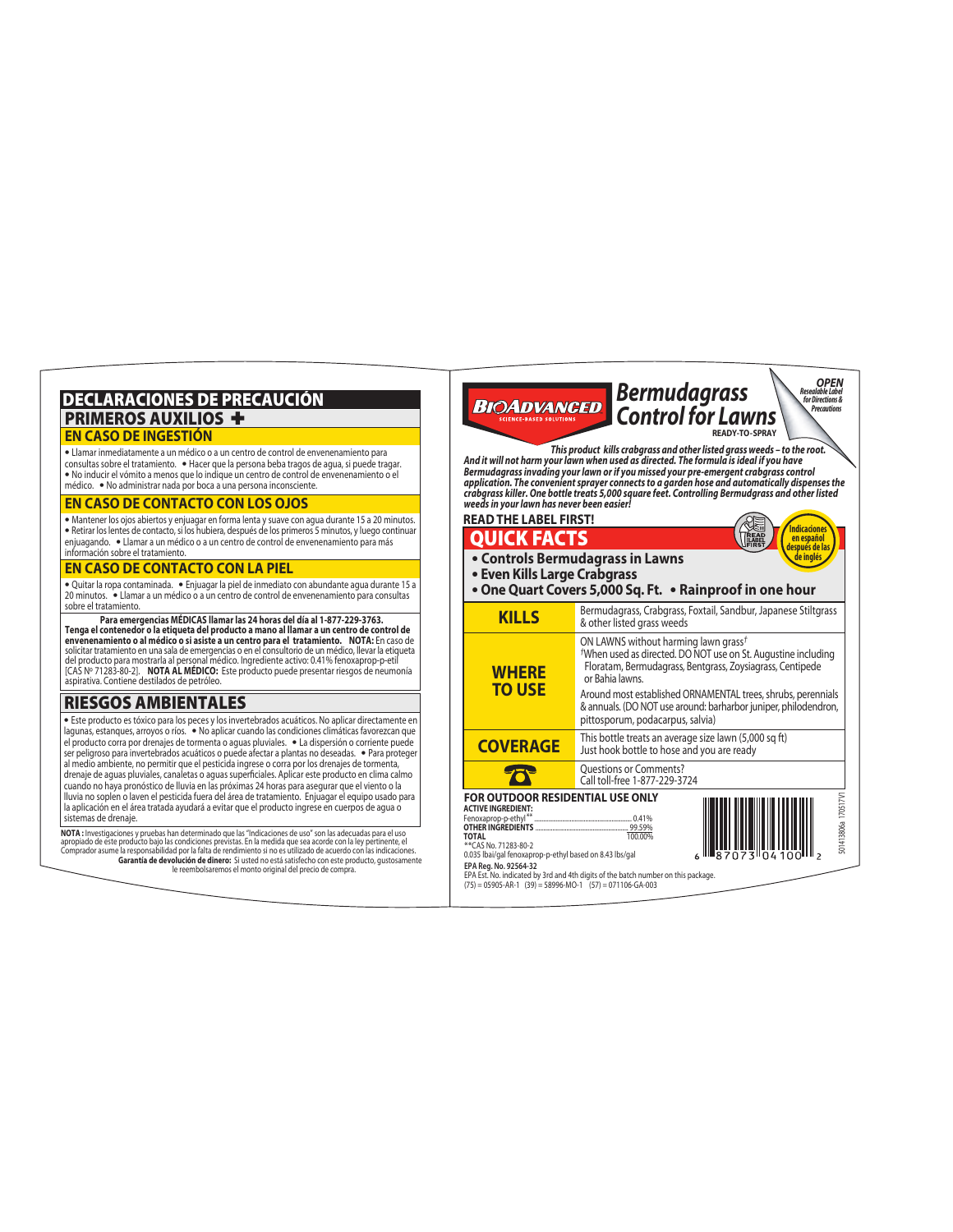|                                     | <b>HOW TO USE</b> Shake Well Before Use                                                                                                                                                                                                                                                                                                                                                                                                                                                                                                                                                                                                                                                                                                                                               |
|-------------------------------------|---------------------------------------------------------------------------------------------------------------------------------------------------------------------------------------------------------------------------------------------------------------------------------------------------------------------------------------------------------------------------------------------------------------------------------------------------------------------------------------------------------------------------------------------------------------------------------------------------------------------------------------------------------------------------------------------------------------------------------------------------------------------------------------|
| <b>CONNECT</b>                      | 1. Shake well before use.<br>2. Connect sprayer to garden hose.<br>3. Turn on water.                                                                                                                                                                                                                                                                                                                                                                                                                                                                                                                                                                                                                                                                                                  |
| <b>SPRAY</b>                        | 1. Extend hose to farthest area to be treated, point sprayer<br>nozzle in direction to be sprayed.<br>2. Begin spraying -<br>Press lock tab while using other hand to turn sprayer valve to ON position.<br>3. Walk at a steady pace while spraying, using an even<br>sweeping motion, and slightly overlap the treated areas.<br>Work back toward the faucet to avoid walking over wet,<br>treated grass.                                                                                                                                                                                                                                                                                                                                                                            |
| <b>FINISH</b>                       | 1. To stop spraying, Press lock tab while using other hand to turn sprayer<br>valve to OFF position.<br>2. Turn off water at faucet.<br>3. Relieve water pressure in hose by turning sprayer valve back to ON position<br>until water slows to a drip then turn sprayer valve to OFF position.<br>4. Disconnect sprayer from hose.                                                                                                                                                                                                                                                                                                                                                                                                                                                    |
|                                     | <b>FOR BEST RESULTS</b>                                                                                                                                                                                                                                                                                                                                                                                                                                                                                                                                                                                                                                                                                                                                                               |
| <b>WHEN TO APPLY:</b><br>reseeding. | • Spray when grass weeds* are small and actively growing and temperature is below 90°F.<br>• To control Bermudagrass, up to seven applications spaced one month apart may be<br>required. Make the first application in the spring when the Bermudagrass begins to green<br>up. Repeat the following growing season if necessary.<br>. Do not make more than three applications per year.<br>• Before treating new or renovated lawns,<br>• New grass seedlings must be at least 1 month old (3 months for Kentucky bluegrass).<br>• Kentucky bluegrass sod must be at least 1 month old since installation.<br>• Treated fescue and perennial ryegrass lawns may be re-seeded immediately after<br>application, however, wait 3 weeks after application to Kentucky Bluegrass before |
|                                     | • Do NOT use around these ornamental plants: barharbor juniper, philodendron,<br>pittosporum, podocarpus, salvia.                                                                                                                                                                                                                                                                                                                                                                                                                                                                                                                                                                                                                                                                     |

DIRECTIONS FOR LISE

# DIRECTIONS FOR USE *(cont'd)*

# **FOR BEST RESULTS** *(cont'd)*

### **MOWING:**

- **•** Do not mow for 24 hours after spraying.
- **WATERING:**
- **•**If lawn is dry, water 1 to 2 days before or within 1 day after using this product.
- Rain or watering 1 hour after application will not wash away effectiveness.

# **HOW IT WORKS**

This product contains a herbicide proven to control bermudagrass, crabgrass & other grass weeds\* down to the roots without harming the lawn or other desirable plants. This product is absorbed by the weed\* leaves therefore thorough coverage is important to ensure best control. Visible effects usually appear within 4 – 10 days as a yellowing &/or reddening of<br>the grass weed\* leaves.

### **KILLS GRASS WEEDS**

**Bermudagrass Crabgrass (Large/Hairy, Smooth) Barnyardgrass** 

**Goosegrass (Silver Crabgrass) Japanese Stiltgrass Panicum Sandbur**



**Johnsongrass (seedling)** Do not allow people (other than applicator) or pets on treatment area during application and until spray has dried.

# STORAGE AND DISPOSAL

**Foxtail**

### **PESTICIDE STORAGE**

Store in original container in a cool, dry place, out of the reach of children, preferably a locked storage cabinet. Protect from freezing.

#### **CONTAINER HANDLING**

- 
- **If Empty:**<br>• Nonrefillable container. Do not reuse or refill this container.<br>• Place in trash or offer for recycling if available.
- 

# **If Partly Filled:**

**•** Call your local solid waste agency or toll free 1-877-229-3724 for disposal instructions. **•** Never place unused product down any indoor or outdoor drain.

*(cont'd)* \*listed weeds \*listed weeds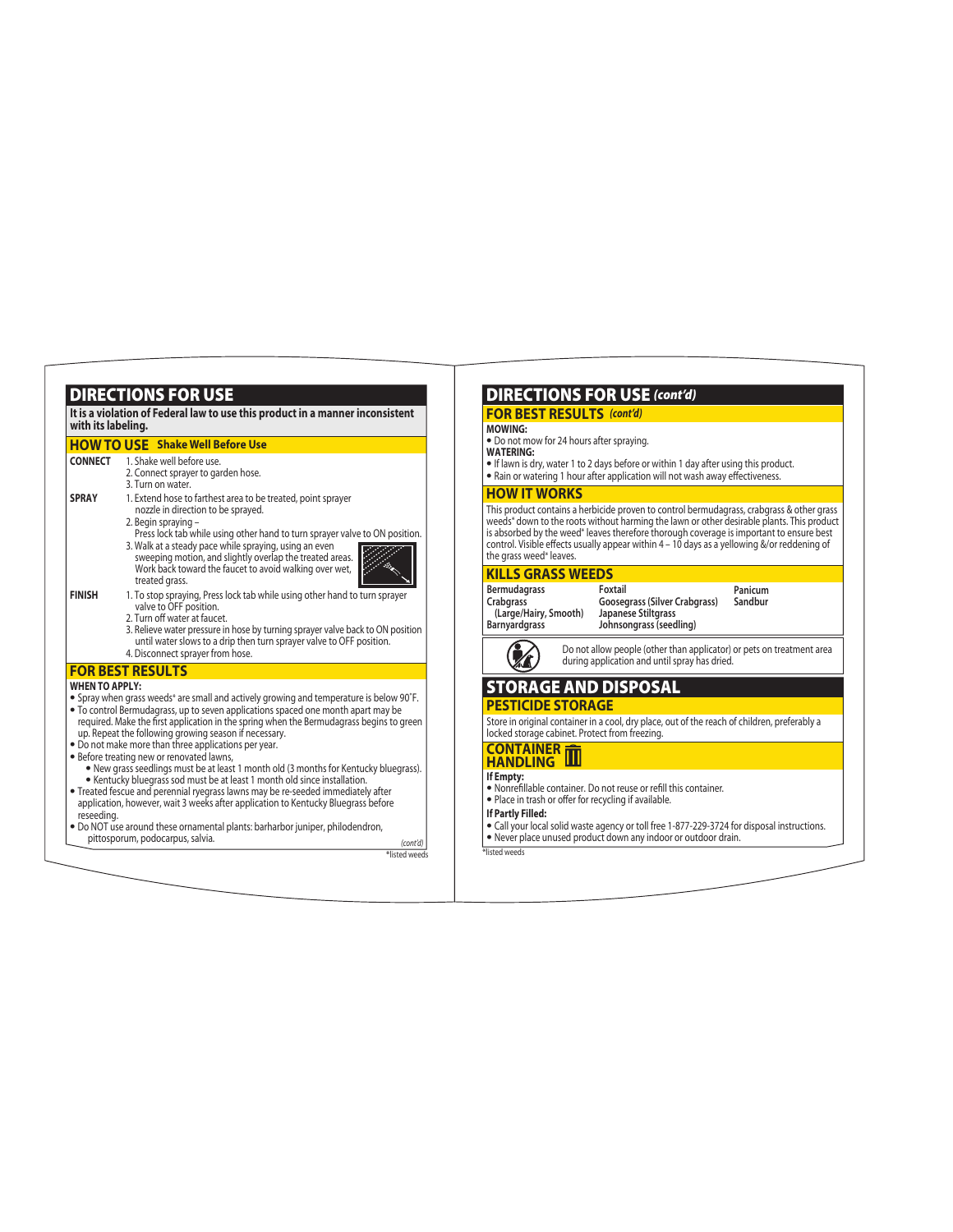# ENVIRONMENTAL HAZARDS PRECAUTIONARY STATEMENTS

- This product is toxic to fish & aquatic invertebrates. Do not apply directly to lakes, streams, rivers or ponds.
- Do not apply when weather conditions favor run off or drift.
- Drift or runoff may harm aquatic invertebrates and non-target plants.
- To protect the environment, do not allow pesticide to enter or run off into storm drains, drainage ditches, gutters or surface waters. Applying this product in calm weather when rain is not predicted for the next 24 hours will help to ensure that wind or rain does not blow or wash pesticide off the treatment area. Rinsing application equipment over the treated area will help avoid run off to water bodies or drainage systems.

#### **¡LEER LA ETIQUETA ANTES DE UTILIZAR EL PRODUCTO!** DATOS RÁPIDOS **• Controla el césped Bermuda en el jardín • Incluso mata garranchuelos grandes • Un cuarto de galón (0.95 litros) cubre 5,000 pies cuadrados (450 m2) • A prueba de lluvia en una hora** Césped Bermuda, zácate cangrejo, cola de zorro, roseta, **MATA** stiltgrass japonés y otras malezas del césped de la lista SOBRE EL CÉSPED sin dañar la hierba*† †*Cuando se utiliza según las indicaciones. NO UTILIZAR sobre el césped San Agustín incluyendo la variedad Floratam, Bermuda, **DÓNDE** gramínea Bentgrass, Zoysia, grama colorada o césped Bahía. Alrededor de la mayoría de los árboles, arbustos, plantas **USAR** perennes y anuales establecidas ORNAMENTALES. (NO utilizar alrededor de: enebro Barharbor, filodendro, pittosporum, podacarpus, salvia) Esta botella trata un césped de tamaño promedio **COBERTURA** (5,000 pies cuadrados (450 m2)). Sólo conectar la botella a la manguera y listo. Para hacer preguntas o comentarios,  $\boldsymbol{\mathcal{D}}$ llamar al número gratuito 1-877-229-3724 **INGREDIENTE ACTIVO: SÓLO PARA USO RESIDENCIAL EN EXTERIORES** Fenoxaprop-p-etil\*\* .................................................................... 0.41% **OTROS INGREDIENTES** ..................................................... 99.59% \*\*CAS Nº 71283-80-2 0.035 libras/galones de ingrediente activo de fenoxaprop-p-etil basado en 8.43 libras/galones **TOTAL** 100.00% INDICACIONES DE USO **Es una violación de la Ley Federal utilizar este producto de manera contraria a la indicada en la etiqueta CÓMO USARLO Agitar bien antes de usar CONEXIÓN** 1 Agitar bien antes de usar. 2. Conectar el rociador a la manguera del jardín. 3. Abrir el grifo de agua. **PARA ROCIAR**  1. Extender la manguera al área más lejana a tratar y apuntar la boquilla *(continúa)* del rociador hacia el área a rociar.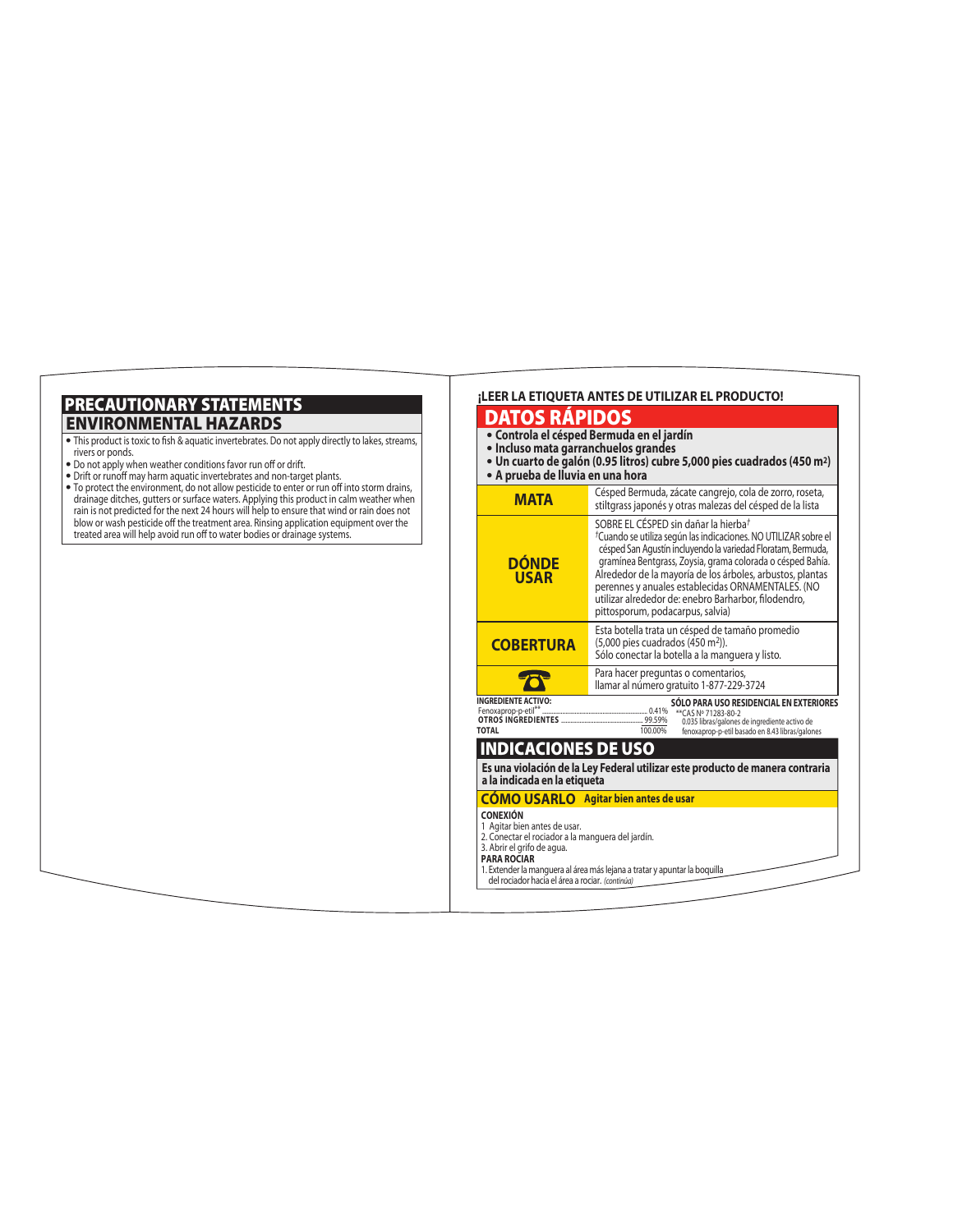# INDICACIONES DE USO *(continuación)*

# **CÓMO USARLO** *(continuación)* **CÓMO FUNCIONA**

#### **PARA ROCIAR** *(continuación)* 2. Comenzar a rociar.

- Presionar la lengüeta de cierre utilizando la mano libre para girar la válvula del rociador a la posición "ON".
- 3. Caminar a paso lento constante a medida que rocía, utilizar un movimiento de barrido parejo y superponer levemente las áreas tratadas. Trabajar de espaldas al grifo para evitar caminar sobre el césped mojado ya tratado. **AL FINAL**



- 1. Para dejar de rociar, presionar la lengüeta de cierre utilizando la mano libre para girar la válvula del rociador a la posición "OFF".
- 
- 2. Cerrar el grifo de agua. 3. Reducir la presión de agua de la manguera girando la válvula del rociador nuevamente a la posición "ON" hasta que el agua lentamente gotee y luego girar la válvula del rociador a la posición "OFF". 4. Desconectar el rociador de la manguera del jardín.
- 

#### **PARA OBTENER MEJORES RESULTADOS**

#### **CUÁNDO APLICAR:**

- **•** Rociar cuando las malezas del césped de la lista sean pequeñas y estén en crecimiento activo y a temperatura por debajo de los 90°F.
- **•** Para controlar el césped Bermuda, puede ser necesario realizar hasta siete aplicaciones con una diferencia de un mes entre ellas. Hacer la primera aplicación en la primavera cuando el césped Bermuda comienza a ponerse de color verde. Repetir en la próxima temporada de crecimiento si fuese necesario
- **•** No hacer más de siete aplicaciones por año.
- **•** Antes de tratar céspedes nuevos o renovados,  **•** el césped recién sembrado debe tener al menos 1 mes (3 meses para el pasto azul de Kentucky)
- **•** un nuevo panel de pasto azul de Kentucky debe tener al menos un mes desde la colocación.
- **•** Los jardines con ballico perenne o cañuela perenne tratados pueden volverse a sembrar inmediatamente después de la aplicación, sin embargo, debe esperar 3 semanas para volver a sembrar después una aplicación al pasto azul de Kentucky.
- NO usar alrededor de plantas ornamentales: junípero horizontal, filodendro, pitosporo, mañios, salvia.

#### **SEGADO:**

**•** No segar por 24 horas después de rociar.

**RIEGO:**

**•** Si el césped está seco, regar 1 ó 2 días antes o dentro de 1 día de haber usado el producto. **•** La lluvia o el riego 1 hora después de la aplicación no restará efectividad al producto.

# INDICACIONES DE USO *(continuación)*

Este producto contiene un herbicida que controla el césped Bermuda, zácate cangrejo y otras malezas del césped de la lista hasta la raíz sin dañar al césped o a otras plantas preferidas. Este producto es absorbido por las hojas de la malezas de la lista por lo tanto es importante cubrirlo todo para asegurar un mejor control. Los efectos visibles generalmente aparecen dentro de los 4 – 10 días cuando las hojas de la maleza del césped de la lista comienzan a ponerse amarillas y/o rojas.

### **MATA LAS MALEZAS**

**Césped Bermuda Zácate cangrejo (grande/peludo, suave), Capín,** 

**Cola de Zorro, Goosegrass (zácate cangrejo plateado), Stiltgrass japonés, Sorgo de alepo (plántula), Mijo, Sandbur**



No dejar que personas (que no sea el que aplica) o animales ingresen al área de tratamiento durante la aplicación y hasta que el rocío se haya secado.

# ALMACENAMIENTO Y ELIMINACIÓN

# **ALMACENAMIENTO DEL PESTICIDA**

Almacenar en el contenedor original en un lugar seco y fresco, fuera del alcance de los niños, preferentemente en un gabinete de almacenamiento cerrado. Proteger de congelamiento.

#### **MANIPULACIÓN DEL CONTENEDOR**

**Si está vacío: •** Contenedor no rellenable. No rellenar o volver a usar este contenedor. **•** Colocar en la basura para su reciclado si fuese posible. **Si está parcialmente lleno: •** Llamar a la agencia local de desechos sólidos o de manera gratuita

al 1-877-229-3724 para recibir instrucciones sobre su eliminación. **•** Nunca colocar el producto sin usar en un drenaje de salida o de entrada.

# MANTENER FUERA DEL ALCANCE DE LOS NIÑOS DECLARACIONES DE PRECAUCIÓN

## **PRECAUCIÓN** Riesgos para seres humanos y animales domésticos

**•** Es perjudicial si se ingiere. **•** Causa irritación moderada en los ojos y la piel. **•** Lavarse prolijamente con agua y jabón después de manipular el producto y antes de comer, beber, mascar goma de mascar o usar tabaco. **•** Evitar el contacto con la piel, los ojos o la ropa. Usar gafas protectoras. **•** Usar camisa de mangas largas y pantalones largos, zapatos y medias. **•** Al utilizar este producto, usar camisa de mangas largas y pantalones largos, zapatos con medias. **Después de utilizar este producto: •** Si el producto entra en contacto con la piel lavarse prolijamente con jabón y agua. **•** Si el producto entra en contacto con la ropa, quitarse la ropa lo antes posible y lavarla por separado antes de volverla a usar.